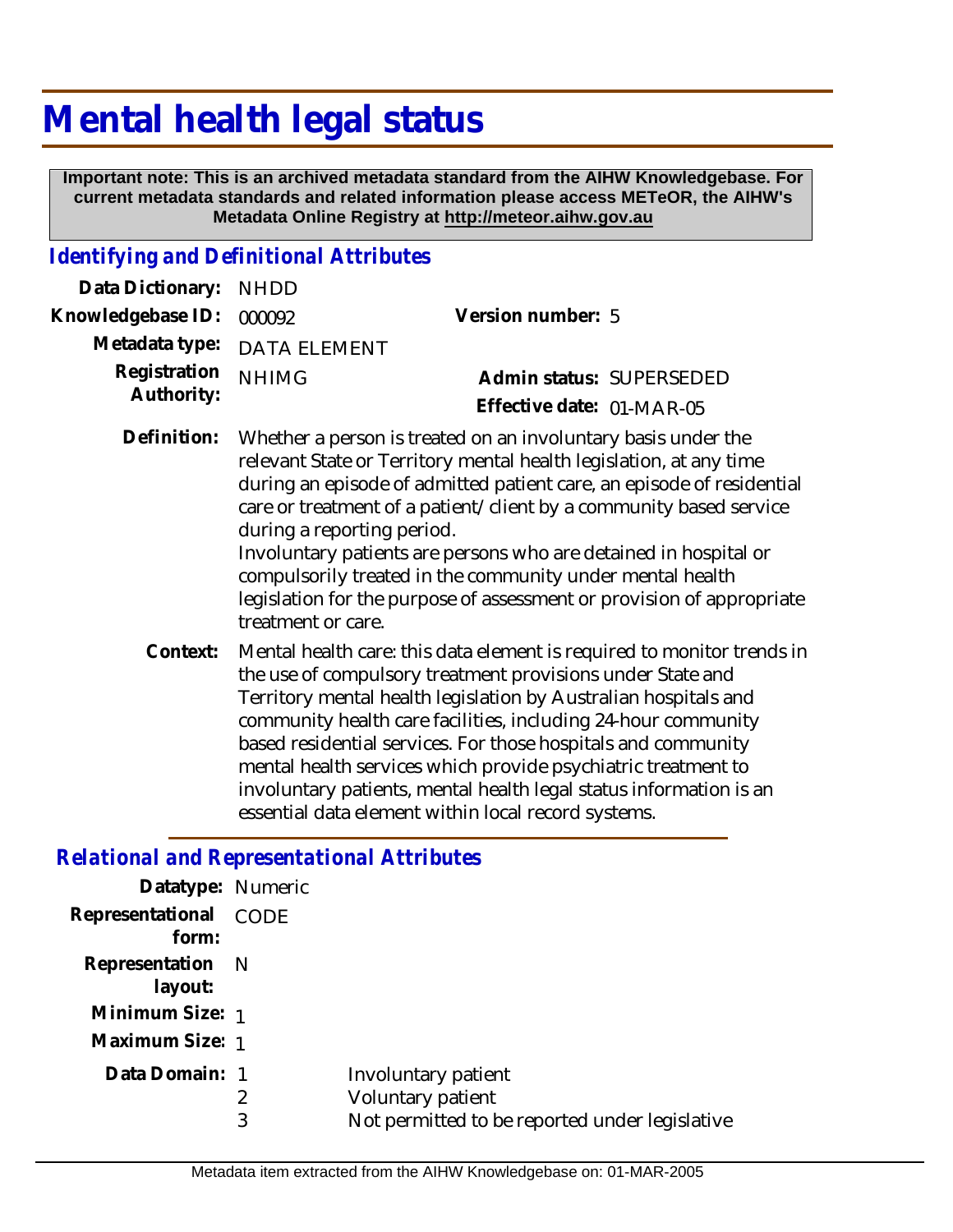#### arrangements in the jurisdiction

Guide For Use: Code 3. This code is to be used for reporting to the NMDS community mental health care, where applicable. Approval is required under the State or Territory mental health legislation in order to detain patients for the provision of mental health care or for patients to be treated compulsorily in the community.

> Code 1 involuntary status should only be used by facilities which are approved for this purpose. While each State and Territory mental health legislation differs in the number of categories of involuntary patient that are recognised, and the specific titles and legal conditions applying to each type, the legal status categories which provide for compulsory detention or compulsory treatment of the patient can be readily differentiated within each jurisdiction. These include special categories for forensic patients who are charged with or convicted of some form of criminal activity. Each State/Territory health authority should identify which sections of their mental health legislation provide for detention or compulsory treatment of the patient and code these as involuntary status.

> The mental health legal status of admitted patients treated within approved hospitals may change many times throughout the episode of care.

> Patients may be admitted to hospital on an involuntary basis and subsequently be changed to voluntary status; some patients are admitted as voluntary but are transferred to involuntary status during the hospital stay. Multiple changes between voluntary and involuntary status during an episode of care in hospital or treatment in the community may occur depending on the patient's clinical condition and his/her capacity to consent to treatment.

> Similarly, the mental health legal status of residents treated within residential care services may change on multiple occasions throughout the episode of residential care or residential stay.

Collection Methods: Admitted patients: to be reported as involuntary if the patient is involuntary at any time during the episode of care.

> Residents in residential mental health services: to be reported as involuntary if the resident is involuntary at any time during the episode of residential care.

Patients of ambulatory mental health care services: to be reported as involuntary at the time of a service contact.